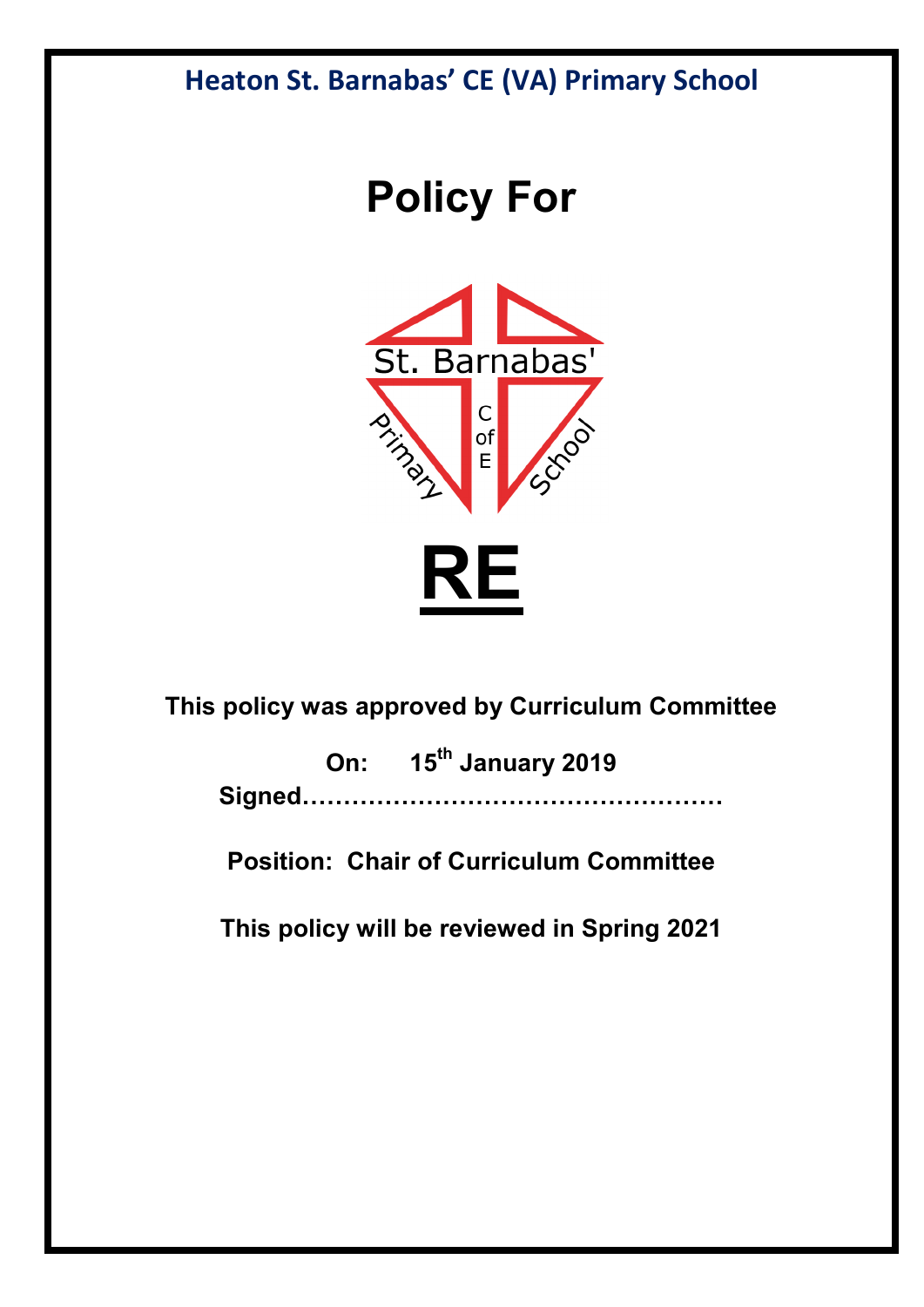

**HEATON ST.BARNABAS CE PRIMARY SCHOOL** 

**RELIGIOUS EDUCATION POLICY**

#### **Rationale**

As a church school we see that the Christian faith informs all aspects of our life together and commits us to a search for truth. RE is central to the purpose of St Barnabas CE Primary school.

At our school, religious education is taught in accordance with the Diocese of Leeds Syllabus and reflects the distinctive and inclusive ethos of our Anglican foundation. Religious Education forms the core curriculum, along with the national curriculum subjects. The principle aim of Religious Education is to enable pupils to hold balanced and informed conversations about religion and belief.

RE in St Barnabas' primary school explores how individuals and communities make meaning and sense of their lives through the major religions of the world, focusing primarily on the study of Christianity, Judaism, Hindu and Islam. It enables pupils to know about, understand and respond to the important and ultimate questions of life. RE is taught in such a way that it inspires pupils to explore, develop and affirm their own faith, beliefs and values and have respect for the faith, beliefs and values of others. It is not the practice of this school to preach to or seek to convert children. Values education permeates the RE curriculum at St Barnabas Primary School.

Religious education actively promotes the values of truth, justice, respect for all and care of the environment, in response to God's love for each individual and the world. It places specific emphasis on:

- pupils valuing themselves and others as uniquely created and loved by God
- the role of family and the community in religious belief and activity
- the celebration of diversity in society through understanding similarities and differences
- sustainable development of the earth.

Religious education also recognises the changing nature of society, including changes in religious practice and expression, and the influence of religion in the local, national and global community.

#### **Aims**

At this school, RE supports and strengthens the vision, ethos and values which are at the heart of what we aim to do in every aspect of school life. The importance placed on the development of the whole child spiritually, morally, socially, culturally and intellectually is reflected in the RE curriculum.

RE in St Barnabas school aims to help children and young people to:

- recognise that faith is not based on a positive balance of probabilities but on commitment to a particular way of understanding God and the world;
- understand the importance of developing relationships with their fellow human beings and with God;
- think theologically and explore questions of life and death, meaning and purpose;
- reflect critically on the truth claims of Christian belief, with the centrality of Jesus, and the consequences in daily life for believers;
- especially, understand the doctrine of prayer and worship and their importance for believers;
- see how the truth of Christianity is relevant today and face the challenge of Jesus' teaching in a pluralist and post-modern society;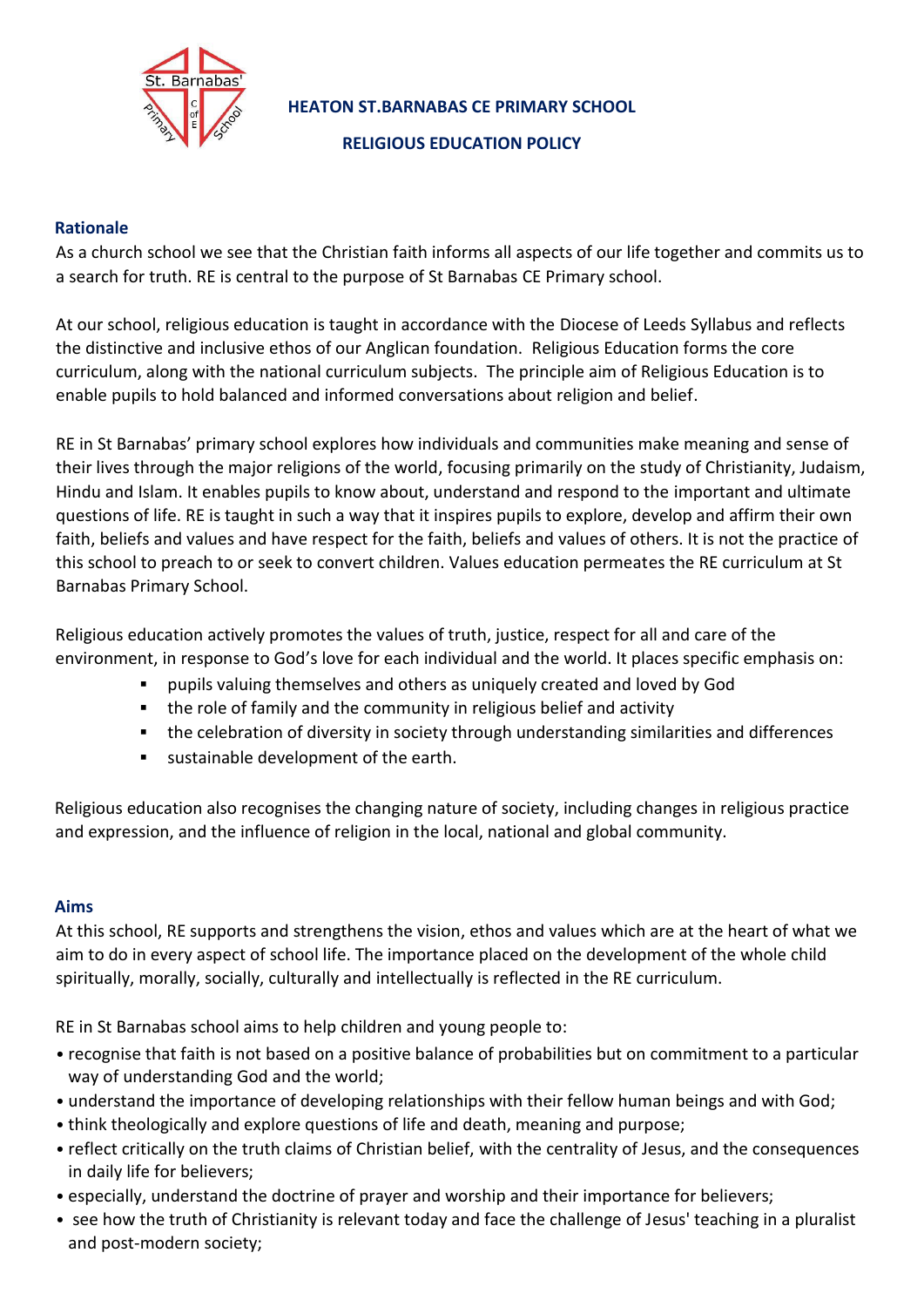- respond in terms of beliefs, commitments and ways of living;
- develop a sense of themselves as a significant, unique and precious child of God;
- develop a knowledge and understanding of what is right and wrong, according to Christian faith;
- develop their own ideas in the understanding of moral values and to see their sense of right and wrong to solve simple problems;
- develop the skills to handle the Bible text;
- experience the breadth and variety of the Christian community;
- engage in thoughtful dialogue with those of a range of faith traditions' and about a range of faith and non-religious traditions';
- become active citizens, serving their neighbour;
- find a reason for hope in a troubled world;
- understand how religious faith can sustain them in difficult circumstances and in the face of opposition;
- develop a sense of awe, wonder and mystery;
- Encourage pupils to explore their own beliefs (whether they are religious or non-religious).
- Enable pupils to flourish following Johns Gospel 10:10 'Life in all its fullness'

#### **Legal Framework**

The legal requirements for teaching religious education are set out in the Education Act 1996 and School Standards and Framework Act 1998. Religious education must be taught to all registered pupils in maintained schools, except to those withdrawn by their parents. Religious education is a component of the basic curriculum, to be taught alongside the National Curriculum in all maintained schools.

There is an overall expectation that all children will participate in RE lessons regardless of race, gender, sexuality, special needs or faith. However, parents do have a legal right to withdraw their children from religious education. If parents wish to exercise this right either in part or wholly, they should contact the Headteacher. It is hoped that parents will discuss their concerns with the Headteacher before coming to a decision on this matter.

#### **Teaching and Learning**

- The scheme of work for RE is the approved diocesan curriculum. Teachers follow the Understanding Christianity units to teach the 2/3<sup>rd</sup> Christian based content alongside the world faith and thematic units specified within the diocesan syllabus. It is designed to meet the expectations set out in the 'Religious education in church of England Schools'; 'A Statement of Entitlement 2016'. This syllabus promotes broad and rich learning in RE through three core elements: Making sense of belief; Understanding the Impact; Making connections. These elements offer a route through each unit, whilst also allowing for a range of questions reflecting approaches from religious studies, theology, ethics, sociology and philosophy.
- There will be clear learning outcomes for all units of work, based on the appropriate expectations/levels as set out in the RE syllabus.
- The scheme of work will ensure that there is continuity and progression for pupils and opportunities for assessment across all units.
- A range of teaching and learning activities will ensure that pupils learn effectively and with interest. In order to make R.E. a lively and active subject we will employ a variety of teaching methods including art, music, discussion, the development of thinking skills, drama, the use of artefacts, pictures, stories and the use of periods of stillness and reflection.
- Pupil progress and attainment in RE will be tracked and recorded four times per year alongside other ore subjects onto the school assessment spreadsheets and the school will keep an up-to-date portfolio of evidence to support assessment data in both RE books and Big Books.
- Progress in RE will form part of pupils' annual report to parents.